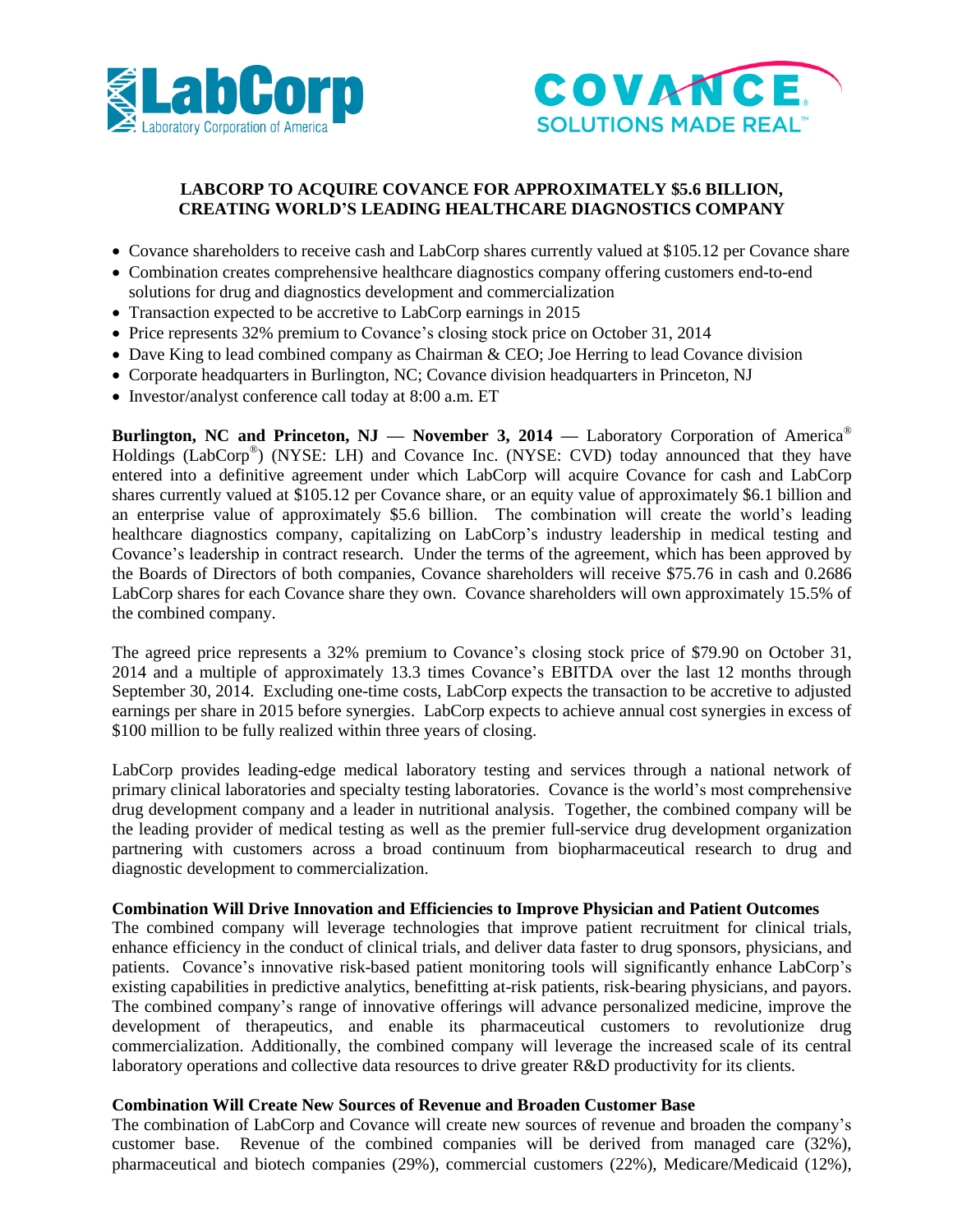and private patients (5%). The combined company will have established relationships with all of the top 20 pharmaceutical companies and an attractive payor mix.

**Combination Will Enhance Cash Flow to Fund Growth and Future Capital Returns to Shareholders** Over the last 12 months through September 30, 2014, the combined business had pro forma revenue of \$8.4 billion, adjusted EBITDA of \$1.6 billion and free cash flow of over \$700 million. The combined company will have approximately 20% of revenue derived from outside the United States. With strong and stable cash flow, additional payors and revenue sources, as well as superior financial resources as a combined company, LabCorp will have a strong platform for organic growth and acquisitions. The Company expects to maintain its investment grade ratings with this acquisition. In addition, free cash flow will be used to pay down debt quickly, providing future cash flow to return capital to shareholders.

LabCorp Chairman and Chief Executive Officer David P. King and LabCorp Chief Financial Officer Glenn A. Eisenberg will serve, respectively, as Chairman/CEO and CFO of the combined company. Covance Chairman and CEO Joe Herring will lead LabCorp's Covance division and report directly to Mr. King. LabCorp's headquarters in Burlington, North Carolina will be the corporate headquarters of the combined company and Covance's headquarters in Princeton, New Jersey will be the operating headquarters for the Covance division, which will continue to do business under the Covance brand.

Mr. King commented, "This transaction provides LabCorp with immediate scale and a comprehensive market-leading platform in the \$141 billion biopharmaceutical research & development market, while at the same time achieving the new sources of revenue, broader payor mix, and greater international presence we have long pursued. Covance also has market access and nutritional businesses that we view as great growth opportunities. By joining our highly compatible and complementary capabilities, the combined company will be an industry leader in both the laboratory and CRO spaces, characterized by global scale, enhanced offerings, new efficiencies, broader and deeper customer relationships, and a differentiated business model. Combining with Covance is fully aligned with our five pillar strategy and broadens our portfolio consistent with our vision of being a trusted partner to healthcare stakeholders, providing knowledge to optimize decision-making, improve health outcomes, and reduce treatment costs."

"As a combined company, we will be well positioned to respond to and benefit from the fundamental forces of change in our business, including payment for outcomes, pharmaceutical outsourcing, global trial support, trends in pharmaceutical R&D spending, personalized medicine, and big data and informatics," added Mr. King. "Our increased cash flow will allow us to make an even greater investment in innovation, and we expect the combination of revenue growth from a broader platform, increased scale, synergies, and strategic deployment of cash flow to create significant long-term shareholder value. I am excited to welcome Joe and his team to the LabCorp family and am confident that together we can lead the healthcare diagnostics industry into the future and deliver enormous value for all of our stakeholders."

"We are thrilled to join forces with another industry leader through a transaction that delivers to our shareholders substantial immediate cash value along with a meaningful stake in a combined company with exciting growth opportunities," said Mr. Herring. "Covance generates more safety and efficacy data for the approval of innovative medicines than any other company in the world, and LabCorp has longitudinal diagnostic data from more than 75 million patients. This combination leads the way to more cost-effective healthcare by improving the safety and efficacy of drug therapies, enabling accurate patient diagnostics, and advancing evidence-based medicines which will enable our clients to substantiate the value of their products and services to patients and payors. The result will be improved health outcomes and reduced treatment costs. LabCorp and Covance also share similar corporate cultures and values, and we are excited for our employees to benefit from greater opportunities as part of a larger and more diversified global company."

The transaction is expected to close in the first quarter of 2015 and is subject to Covance shareholder approval, regulatory approvals and customary closing conditions. LabCorp intends to finance the cash portion of the acquisition through a combination of cash on hand (including Covance overseas cash) and fully committed debt financing from BofA Merrill Lynch and Wells Fargo Bank, NA.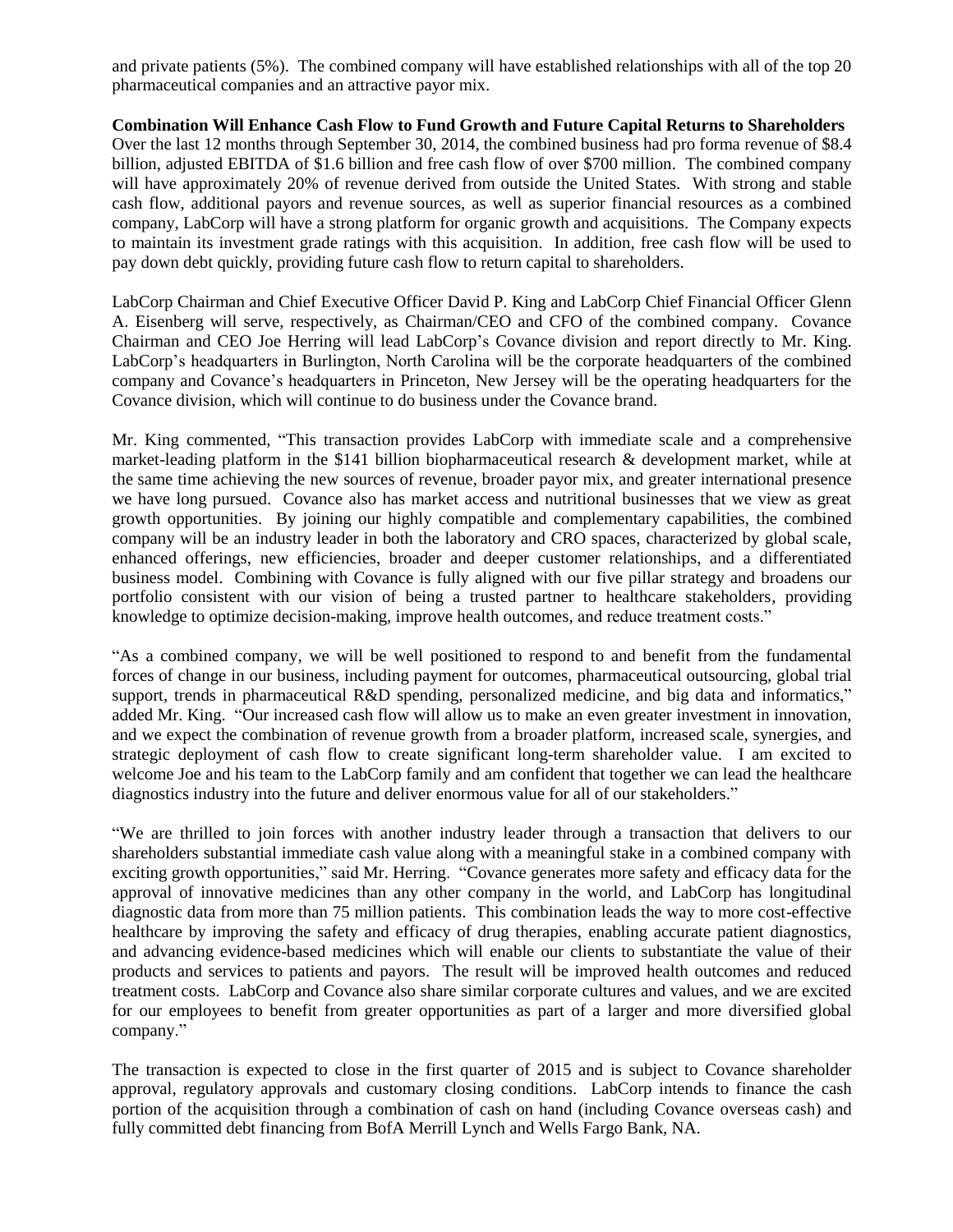Lazard, BofA Merrill Lynch, and Wells Fargo Securities, LLC are serving as financial advisors to LabCorp. Sullivan & Cromwell LLP and Hogan Lovells are LabCorp's legal counsel. Goldman Sachs & Co. is serving as financial advisor to Covance, Cravath, Swaine & Moore LLP is its legal counsel and Covington & Burling LLP is serving as its antitrust counsel.

### **Conference Call**

A conference call is scheduled today at 8:00 a.m. EST, which is available by dialing 877-280-4955 (857- 244-7312 for international callers). The access code is 93344352. A telephone replay of the call will be available through November 10, 2014 and can be accessed by dialing 888-286-8010 (617-801-6888 for international callers). The access code for the replay is 69063469. A live online broadcast of the call will be available at [http://www.LabCorp.com/](http://www.labcorp.com/) or at<http://www.streetevents.com/> beginning at 8:00 a.m. EST. A slide presentation may be accessed at [http://www.LabCorp.com/](http://www.labcorp.com/) and will be available for download from the website prior to the conference call.

# **About LabCorp**®

Laboratory Corporation of America® Holdings, an S&P 500 company, is a pioneer in commercializing new diagnostic technologies and the first in its industry to embrace genomic testing. With annual revenues of \$5.8 billion in 2013, over 34,000 employees worldwide, and more than 220,000 clients, LabCorp offers more than 4,000 tests ranging from routine blood analyses to reproductive genetics to companion diagnostics. LabCorp furthers its scientific expertise and innovative clinical testing technology through its LabCorp Specialty Testing Group: The Center for Molecular Biology and Pathology, National Genetics Institute, ViroMed Laboratories, Inc, The Center for Esoteric Testing, Litholink Corporation, Integrated Genetics, Integrated Oncology, Dianon Pathology, Monogram Biosciences, Inc, Colorado Coagulation, Cellmark Forensics, MedTox, and Endocrine Sciences. LabCorp conducts clinical trials testing through its LabCorp Clinical Trials division. LabCorp clients include physicians, government agencies, managed care organizations, hospitals, clinical labs, and pharmaceutical companies. To learn more about our organization, visit our website at: [www.labcorp.com.](http://www.labcorp.com/)

### **About Covance**

Covance, the world's most comprehensive drug development company and a leader in nutritional analysis, is dedicated to advancing healthcare and delivering Solutions Made Real™. The company, headquartered in Princeton, New Jersey, has annual revenues greater than \$2.5 billion and more than 12,500 employees located in over 60 countries. Information on Covance's solutions, recent press releases, and SEC filings can be obtained through its website at [www.covance.com.](http://www.covance.com/)

#### **Cautionary Statement Regarding Forward Looking Statements**

This communication contains "forward-looking" statements within the meaning of Section 21E of the Securities Exchange Act of 1934, as amended, and the Private Securities Litigation Reform Act of 1995, known as the PSLRA. These statements, as they relate to Laboratory Corporation of America® ("LabCorp") or Covance Inc. ("Covance"), the management of either such company or the proposed transaction between LabCorp and Covance, involve risks and uncertainties that may cause results to differ materially from those set forth in the statements. These statements are based on current plans, estimates and projections, and therefore, you are cautioned not to place undue reliance on them. No forward-looking statement can be guaranteed, and actual results may differ materially from those projected. LabCorp and Covance undertake no obligation to publicly update any forward-looking statement, whether as a result of new information, future events or otherwise, except to the extent required by law. Forward-looking statements are not historical facts, but rather are based on current expectations, estimates, assumptions and projections about the business and future financial results of the pharmaceutical industry, and other legal, regulatory and economic developments. We use words such as "anticipates," "believes," "plans," "expects," "projects," "future," "intends," "may," "will," "should," "could," "estimates," "predicts," "potential," "continue," "guidance," and similar expressions to identify these forward-looking statements that are intended to be covered by the safe harbor provisions of the PSLRA. Actual results could differ materially from the results contemplated by these forward-looking statements due to a number of factors, including, but not limited to, those described in the documents LabCorp and Covance have filed with the U.S. Securities and Exchange Commission (the "SEC") as well as the possibility that (1) LabCorp and Covance may be unable to obtain stockholder or regulatory approvals required for the proposed transaction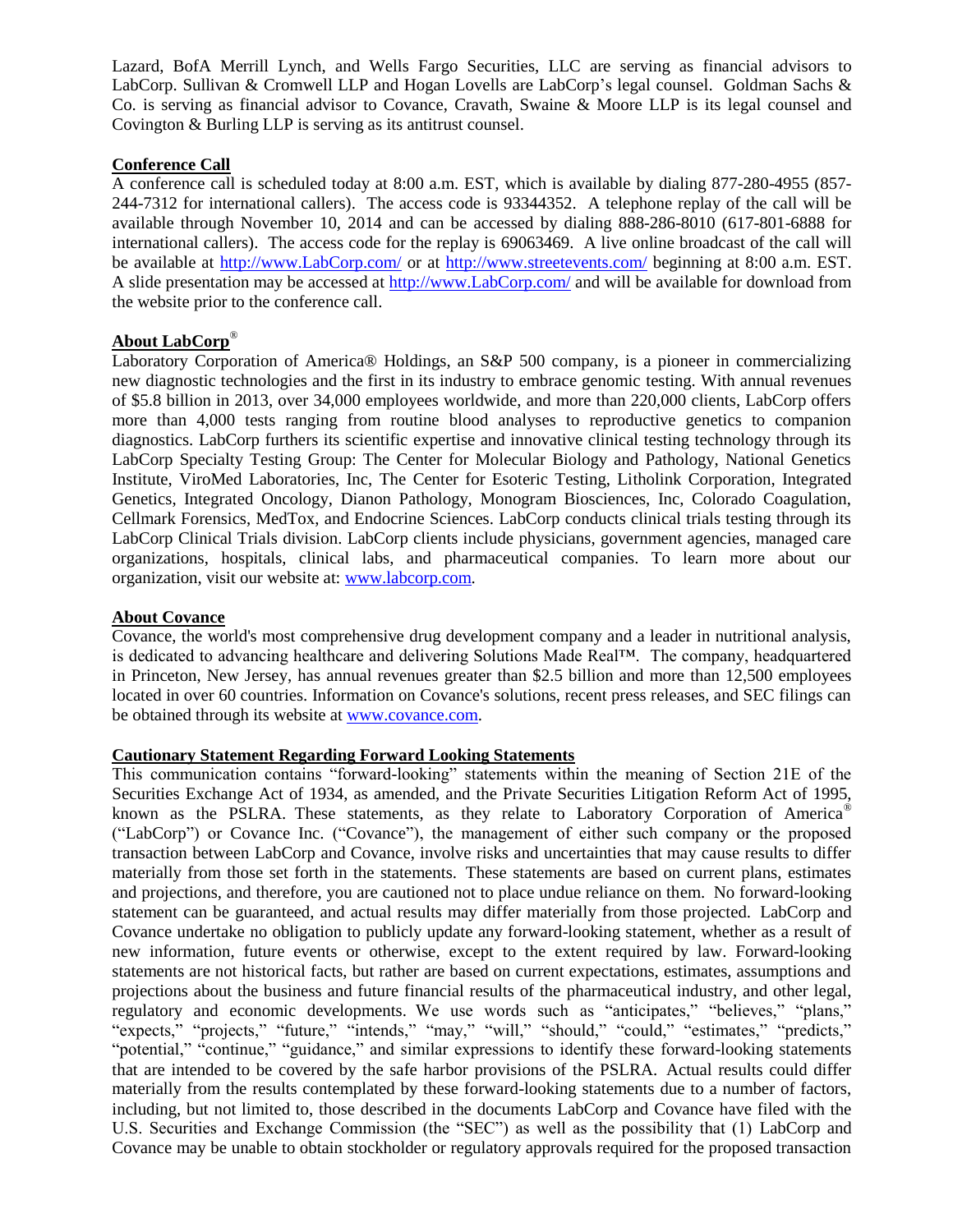or may be required to accept conditions that could reduce the anticipated benefits of the merger as a condition to obtaining regulatory approvals; (2) the length of time necessary to consummate the proposed transaction may be longer than anticipated; (3) problems may arise in successfully integrating the businesses of LabCorp and Covance or such integration may be more difficult, time-consuming or costly than expected; (4) the proposed transaction may involve unexpected costs; (5) the businesses may suffer as a result of uncertainty surrounding the proposed transaction, including difficulties in maintaining relationships with customers or retaining key employees; (6) the parties may be unable to meet expectations regarding the timing, completion and accounting and tax treatments of the transaction; or (7) the industry may be subject to future risks that are described in the "Risk Factors" section of the Annual Reports on Form 10-K, Quarterly Reports on Form 10-Q and other documents filed from time to time with the SEC by LabCorp and Covance. Neither LabCorp nor Covance gives any assurance that either LabCorp or Covance will achieve its expectations.

The foregoing list of factors is not exhaustive. You should carefully consider the foregoing factors and the other risks and uncertainties that affect the businesses of LabCorp and Covance described in the "Risk Factors" section of their respective Annual Reports on Form 10-K, Quarterly Reports on Form 10-Q and other documents filed by either of them from time to time with the SEC. All forward-looking statements included in this document are based upon information available to LabCorp and Covance on the date hereof, and neither LabCorp nor Covance assumes any obligation to update or revise any such forwardlooking statements.

### **Additional Information and Where to Find It**

This document relates to a proposed transaction between Covance and LabCorp, which will become the subject of a registration statement and joint proxy statement/prospectus forming a part thereof to be filed with the SEC by LabCorp. This document is not a substitute for the registration statement and joint proxy statement/prospectus that LabCorp will file with the SEC or any other documents that Covance or LabCorp may file with the SEC or send to stockholders in connection with the proposed transaction. Before making any voting decision, investors and security holders are urged to read the registration statement, joint proxy statement/prospectus and all other relevant documents filed or that will be filed with the SEC in connection with the proposed transaction as they become available because they will contain important information about the proposed transaction and related matters.

Investors and security holders will be able to obtain free copies of the registration statement, joint proxy statement/prospectus and all other relevant documents filed or that will be filed with the SEC by Covance or LabCorp through the website maintained by the SEC at www.sec.gov.

In addition, investors and security holders will be able to obtain free copies of the joint proxy statement/prospectus, once it is filed, from Covance by accessing Covance's website at www.covance.com or upon written request to Covance Inc., Office of the Secretary, 210 Carnegie Center, Princeton, New Jersey 08540, or from LabCorp by accessing LabCorp's website at [www.labcorp.com](http://www.labcorp.com/) or upon written request to Laboratory Corporation of America Holdings, Office of the Secretary, 531 South Spring Street, Burlington, North Carolina 27215.

## **Participants in Solicitation**

LabCorp, Covance and their respective directors and executive officers may be deemed to be participants in the solicitation of proxies from Covance's stockholders in connection with the proposed transaction. Information regarding Covance's directors and executive officers is contained in the proxy statement for Covance's 2014 Annual Meeting of Shareholders, which was filed with the SEC on March 24, 2014. You can obtain a free copy of this document at the SEC's website at www.sec.gov or by accessing Covance's website at www.covance.com. Information regarding LabCorp's executive officers and directors is contained in the proxy statement for LabCorp's 2014 Annual Meeting of Shareholders filed with the SEC on April 4, 2014. You can obtain a free copy of this document at the SEC's website at www.sec.gov or by accessing LabCorp's website at www.labcorp.com. Additional information regarding the interests of those persons and other persons who may be deemed participants in the proposed transaction may be obtained by reading the joint proxy statement/prospectus regarding the proposed transaction when it becomes available. You may obtain free copies of this document as described in the preceding paragraph.